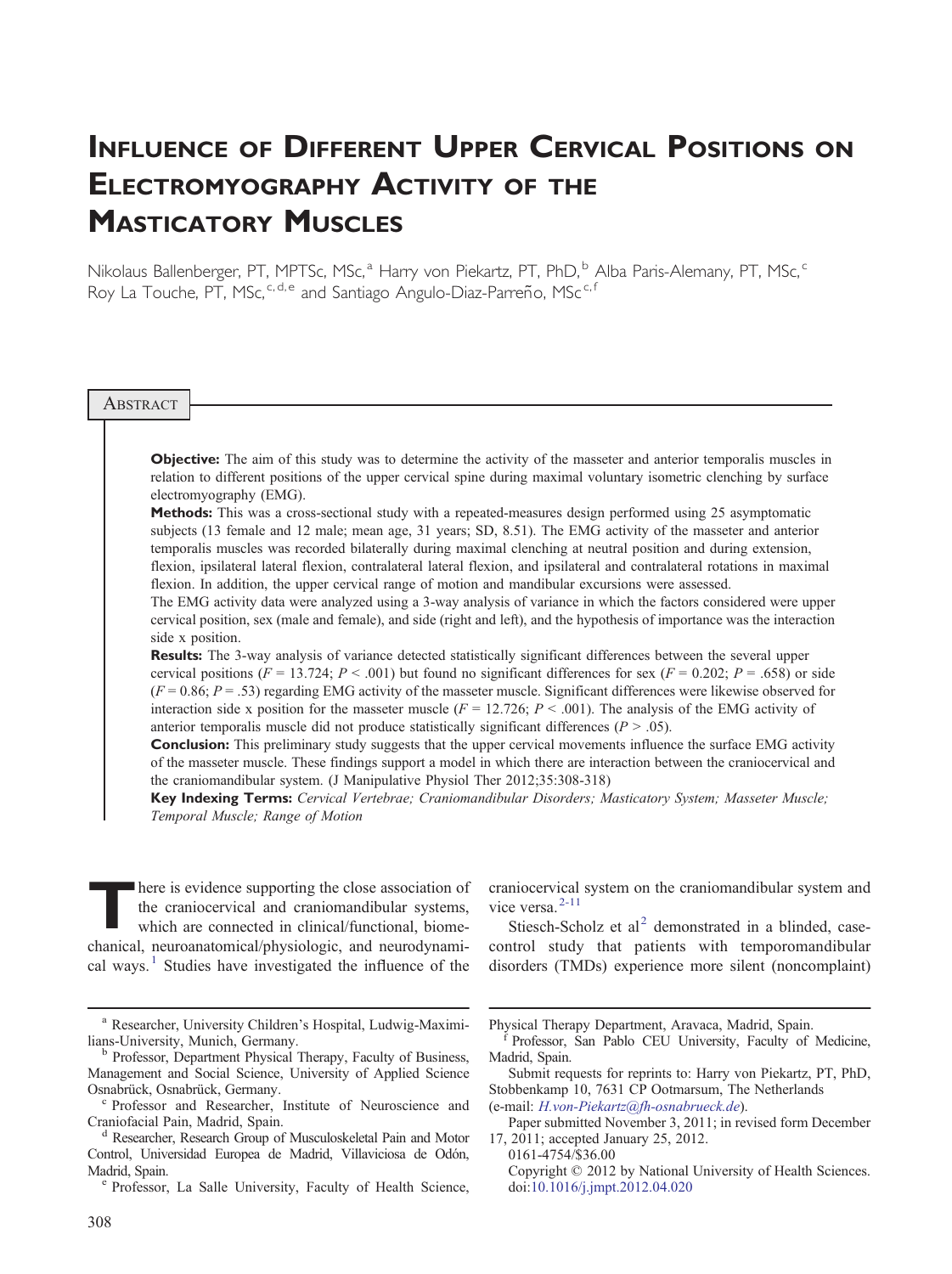cervical disorders than do healthy subjects. Among TMD patients, the cervical range of motion (CROM) was limited compared with a healthy control group, and the tenderness of cervical muscles was heightened.

These findings are supported by De Laat et al[,](#page-9-0)  $3$  who found limited segmental movements and more tender points in the cervical muscles of TMD patients than in healthy subjects.

Depending on head position, the mandible changes its pathway during mouth opening. As the head bends forward, the closing path approaches the maximum intercuspal position from the anterior region, and when the head is bent backward, the closing path approaches the maximum intercuspal position from the posterior region[.](#page-9-0) [4](#page-9-0)

La Touche et a[l](#page-9-0)<sup>[12](#page-9-0)</sup> studied the influence of the craniocervical posture on mouth opening and pressure pain threshold of masticatory muscles. They observed significant differences between each of the 3 studied head postures, supporting a relationship between the craniocervical region and the dynamics of the temporomandibular joint (TMJ) as well as an influence on trigeminal nociceptive processing.

These results were confirmed by Visscher et al[,](#page-9-0) $\delta$  who additionally measured the intraarticular distance in the TMJ and concluded that there is a close association with head posture (extension, flexion, and lateral flexion).

The movements and activities of the jaw and cervical spine are coupled spatiotemporally: during mouth opening and chewing, the cervical spine extends simultaneously with the onset of jaw depression. Among whiplash patients, this comovement is disturbed; the head moves in a delayed pattern with less amplitude[.](#page-9-0)<sup>[6](#page-9-0)</sup> Using cephalometric measurements, R[o](#page-9-0)cabado<sup>[7](#page-9-0)</sup> showed that the position of mandible and hyoid bone depends on the curvature of the cervical spine.

The influence of the position of the head on the EMG activity of the masseter muscle when the mandible is at rest was reported by Forsberg et al[.](#page-9-0)<sup>[8](#page-9-0)</sup> He determined that muscle activity increases significantly for 10° and 20° extension of the head in healthy subjects.

Experimental animal studies have revealed an interaction between the craniofacial and cervical afferent fibers via the convergence of trigeminal nucleus and the upper cervical nociceptive neurons, which form a functional unit: the trigeminocervical complex[.](#page-9-0)  $13,14$  This is particularly the case in the ophtalmic part of the trigeminal nerve where it reaches the pars caudalis of the trigeminocervical nucleus. Therefore, it is assumed that a treatment directed at the cervical spine may relieve headache and pain in the facial or orbital regions[.](#page-9-0)<sup>[15-17](#page-9-0)</sup>

A study by Hu et a[l](#page-9-0) $10$  was carried out in 19 anesthetized rats and showed that the EMG activity of jaw and neck muscles could be increased significantly by injection of the inflammatory irritant mustard oil into deep paravertebral tissues surrounding the C1-3 vertebrae. Neural structures are influenced by upper cervical flexion,

which leads to the elongation of the medulla oblongata, as shown by magnetic resonance imaging[.](#page-9-0)<sup>[11](#page-9-0)</sup> Therefore, von Piekart[z](#page-9-0)<sup>[18](#page-9-0)</sup> suggests that a nerve mobility test examining the upper neck and mandibular movements may provoke symptoms in the craniofacial and craniocervical region.

As shown in a large study by Kogawa et al[,](#page-9-0)  $19$  the maximum isometric bite force is reduced in TMD patients compared with hea[l](#page-9-0)thy subjects. Ferrario et  $al^{20}$  $al^{20}$  $al^{20}$  found a nearly linear relationship between the EMG of the masticatory muscles and bite force. It has been reported that TMD patients have more neck dysfunction than do controls[.](#page-9-0)[2,3](#page-9-0) In a recent randomized, controlled trial, von Piekartz and Ludtke demonstrated that neuromusculoskeletal manual therapy of the craniomandibular region added to the typical cervical manual therapy provided to patients with chronic cervicogenic headache led to a reduction in headache intensity as well as an improvement in cervical function and mobility compared with those patients who only received cervical therapy[.](#page-9-0)<sup>[21](#page-9-0)</sup>

In their clinical examinations and considerations, practitioners such as dentists, physiotherapists, or manual therapists may neglect the less familiar systems, which for the dentists is the cervical spine and for the manual and physical therapists is the craniomandibular system, although there is evidence regarding the interactions of these systems. However, the number of patients receiving combined occlusion and postural treatment may be increasing[.](#page-9-0)  $22$ 

Despite the fact that there is broad investigation on this topic, more research is required because a lack of understanding persists. Thus far, EMG studies that have investigated the interaction between the cervical spine and the masticatory system have depended on the measurement of basic tonus rather than on functional or maximal clenching[.](#page-9-0)<sup>[8](#page-9-0)</sup> Furthermore, in studies that have evaluated the interactions between the cervical spine and the craniomandibular system with EMG or other biomechanical devices, the cervical movements and positions have bee[n](#page-9-0) limited to flexion or extension<sup>3,8,20</sup>; neither lateral flexion or rotation nor specific movements or positions of the upper cervical spine have been examined. These movements are generated by upper cervical muscles innervated by the upper cervical nerves; neck rotation itself is generated mainly by the upper cervical spine; and in addition, from an anatomical point of view, the upper cervical spine has a great influence over the trigeminal nucleus caudalis. This relationship encouraged us to investigate the impact of different head positions on masticatory muscles.

The association between different positions of the upper cervical spine and the EMG activity of masticatory muscles has not yet been demonstrated. Therefore, the purpose of this study was to investigate the influence of different positions of upper cervical spine (flexion, extension, lateral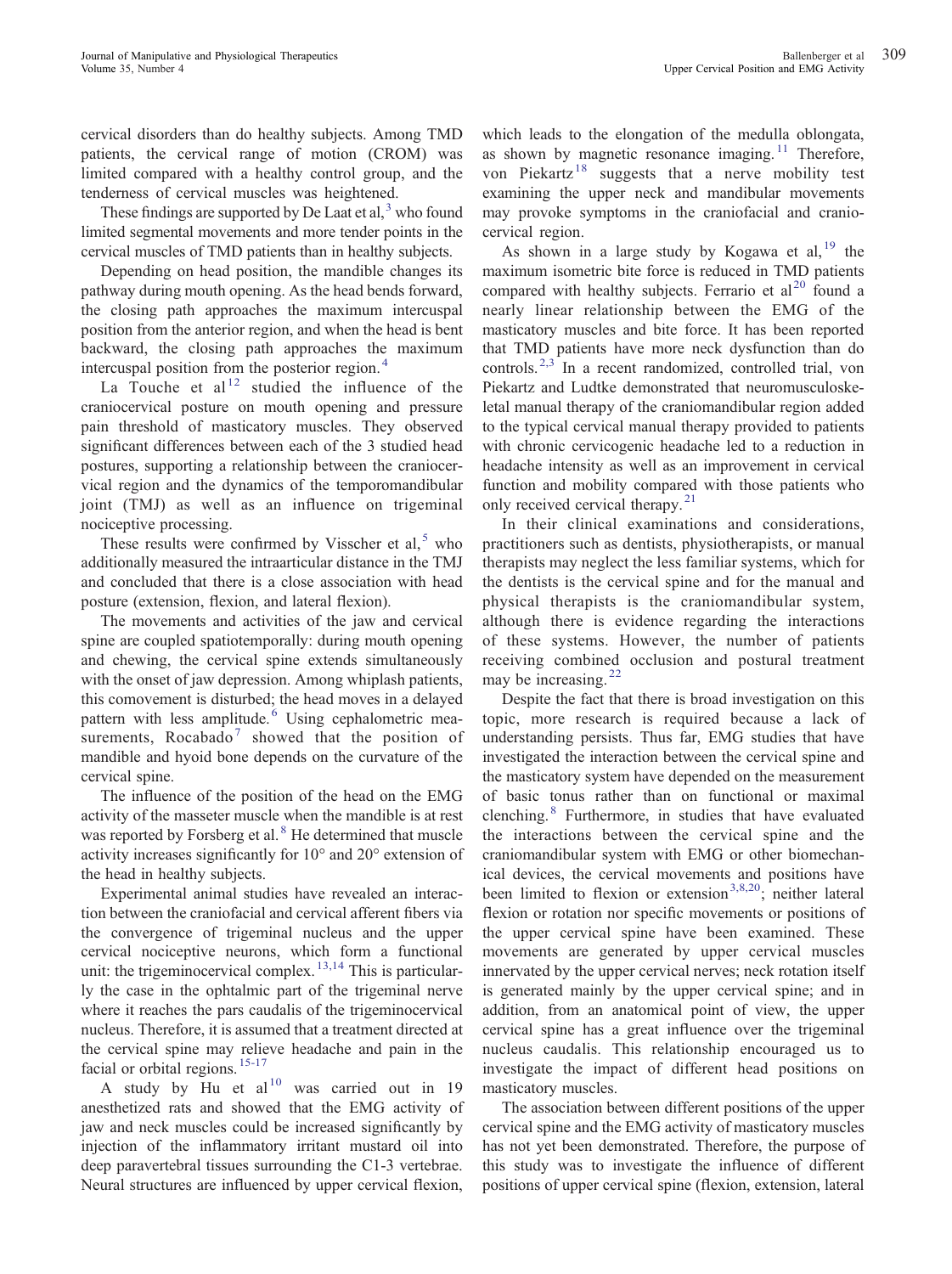flexion, and flexion plus rotation) on the EMG of surface masseter and anterior temporalis muscles among healthy subjects during maximal clenching.

# **METHODS**

# Subjects

The 25 participating volunteers involved in this study consisted of a sample of 12 asymptomatic males (48%) and 13 asymptomatic females (52%). Patients were recruited from 2 private physical therapy clinics in Munich (Germany) according to the inclusion/exclusion criteria described below.

Inclusion criteria stipulated that participants had to be at least 18 years old and free of cervical pathology at least for the last 6 months. Among the exclusion criteria is craniomandibular dysfunction assessed by Axis 1 of the Research Diagnostic Criteria for Temporomandibular Disorders (RDC/TMD)[,](#page-9-0) $^{23}$  $^{23}$  $^{23}$  which includes (1) myofascial pain with or without reduced mouth opening; (2) disc displacement with or without disc replacement; and (3) arthralgia, osteoarthritis, and osteoarthrosis. Other exclusion criteria were having dental diseases, tumors, mental disorders, and rheumatic diseases.

Each participant received a thorough explanation about the content and purpose of the research before signing an informed consent relative to the procedures, which were approved by the ethics committee of the Bavarian Ärztekammer in accordance with the Helsinki Declaration.

## Study Design

A cross-sectional study with a repeated-measures design was carried out during a 1-day session. All subjects received a clinical examination of the craniomandibular system, measurement of the range of motion of the upper cervical spine, and assessment of the EMG activity of the masticatory muscles (surface masseter and anterior temporalis muscles) in different positions of the upper cervical spine.

## **Instrumentation**

Mandibular excursions were measured following the RDC/TMD protocol. Upper cervical movements were measured using the CROM device. In addition, the surface EMG was recorded at different points along the masticatory muscles. All the assessments were performed by a physical therapist trained and experienced in neuromusculoskeletal assessment and therapy of the head, face, and neck region (Cranio Facial Therapy Academy).

## Measurement of Mandibular Excursions

Mandibular excursions were measured using a metal ruler in the upright posture position of the mandible[.](#page-9-0)<sup>[1](#page-9-0)</sup>

The movements measured were maximal assisted and unassisted mouth opening, overbite, lateral excursions, and protrusion.

## Measurement of Upper Cervical Range of Movements

Extension, flexion, lateral flexions, and rotational movements of the upper cervical spine were measured with a CROM device (Performance Attainment Associates, St Paul, MN). This instrument is attached to the subject's head and is equipped with 3 inclinometers, 1 for each plane of motion: one in the sagittal plane for flexion-extension, another in the frontal plane for lateral flexions, and the third one a compass-like inclinometer that is stabilized by magnets secured around the subject's neck, in the horizontal plane for rotation. These inclinometers are attached to a plastic frame resembling eyeglasses. The inclinometers are marked in 2° increments.

Several studies have reported moderate to excellent intrarater and interrater reliability and moderate to excellent validity[.](#page-9-0)[24-27](#page-9-0)

# Electromyography Recording

An EMG system (Myosystem 1400I; Noraxon USA, Inc, Scottsdale, AZ) was used for surface EMG recordings. The device had no notch (50/60 Hz) filters. The first-order high-pass filter was set to 10 Hz  $\pm$  10% cutoff and had eight-order Butterworth low-pass filters of 1000 Hz  $\pm$  2% cutoff. The value for common-mode rejection was over 100 dB and input impedance higher than 100 MOhm. The recordings were conducted with at a frequency of 1000 Hz.

The electrodes were disposable, self-adhesive Ag/AgCl dual-snap electrodes. The dimensions of the figure 8-shaped adhesive area were  $4 \times 2.2$  cm. The diameter of each of the 2 circular conductive areas was 1 cm, with an interelectrode distance of 2 cm.

Despite the influence of factors including changes in head and body posture, skin resistance, temperature and humidity, as well as muscle fatigue, emotional factors, topographical location of the electrodes over the muscle area, and the removing and replacing of the electrodes on the reliability and reproducibility of surface  $EMG$ [,](#page-9-0)  $^{28,29}$  $^{28,29}$  $^{28,29}$ several studies have reported good to excellent reliability and reproducibility for this technique[.](#page-10-0) [30-32](#page-10-0)

#### **PROCEDURE**

### Mandibular Excursions

For the measurement of mandibular excursions, subjects sat in a chair at approximately a 90° angle to the examiner with the jaw muscles in a passive state. The examination was conducted based on the Axis 1 RDC/TMD for vertical range of motion and excursions[.](#page-9-0)<sup>[23](#page-9-0)</sup>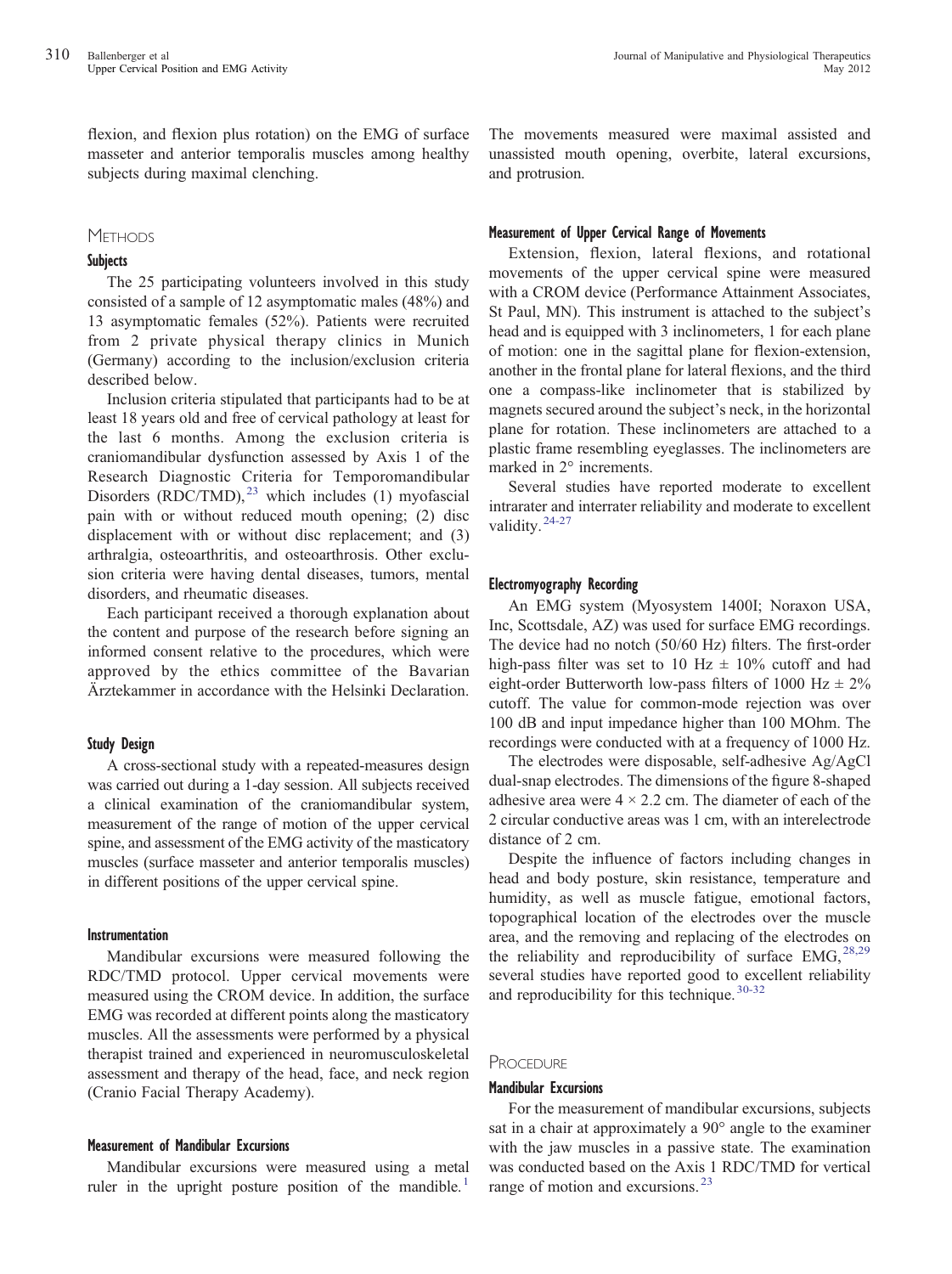To obtain the real values of the excursions, the measurements of overbite, overjet, and midline deviation were included to allow corrections to absolute measurements.

For mouth opening, the amount of overbite was added; for lateral excursions and protrusion, midline deviation and overjet were taken into account.

# Upper Cervical Range of Movement

Six end-of-range positions (extension, flexion, left/right lateral flexion, flexion plus rotation left/right) and the n[e](#page-10-0)utral position of the upper cervical spine $33-35$  were measured as follows.

After the placement of the CROM device, subjects were seated in an upright position on a chair resting with their trunk to the wall, arms hanging down and feet flat on the floor. While keeping the sacrum and thoracic spine in contact with the wall, the measurement was conducted after a warm-up phase of the triplicate repetition of each position to make the participant familiar with the procedure.

- Neutral position: The subject was asked to lean his head relaxed to the wall.
- Extension of upper cervical spine: The subject was instructed to move his head maximally upwards while maintaining contact between his head and the wall.
- Flexion of upper cervical spine: The subject was instructed to move his head maximally downward while maintaining contact between his head and the wall.
- Lateral flexions: Ipsilateral and contralateral lateral flexions were performed as left/right lateral flexion of the upper cervical spine (ipsilateral and contralateral performed as a bend of the head toward and away from the assessed side by surface EMG, respectively). The subject was instructed to move his head maximally to the side (left/right) while imagining an axis from the nose to the middle of the back of the head and maintaining contact between his head and the wall. Because of the difficulty of performing this movement on the subject's own, the assessor guided the movement.
- Rotations: Ipsilateral and contralateral rotation were performed as a flexion of the cervical spine plus left/ right rotation (ipsilateral and contralateral performed as a turn of the head toward and away from the assessed side by surface EMG, respectively). The subject was asked to bend his head maximally forward, losing contact with the wall. While the assessor fixed the head slightly in flexion so as to not lose maximal flexion, participant was told to rotate his head maximally to the left. The same procedure was repeated, with the subject rotating his head maximally to the right.

For all positions, the subjects were asked to maintain contact between the sacrum and thoracic spine and the wall until reaching the end-of-range position. When contact with wall or the appropriate plan was lost, the assessor interfered and corrected the subject's movement by manually guiding the head. Each position was measured twice, and the mean was noted.

Values were noted according to the following formula:

Total range of motion

= end of range position − neutral position:

# Surface EMG Activity of Masseter and Anterior Temporalis

The attachment of electrodes was carried out in accordance with the Surface ElectroMyoGraphy for the Non-invasive Assessment of Muscles guidelines, from the Biomedical Health and Research Program (BIOMED II) of the European Union. The subject's skin was shaved and cleaned with alcohol, and electrodes were placed along the muscle fiber's direction on the left and right bellies of the surface masseter and anterior temporalis muscles and properly fixed with elastic tape so that movement was not hindered and the cables were not pulling the electrodes.

Location of the reference electrode was the spinous process of C7. Each subject's skin resistance was below 5 kOhm.

After the electrodes were attached, the subject was seated on a chair as described above. At each of the abovedescribed and measured end-of-range positions of the upper cervical spine, the participant was asked to perform 4 maximal clenches of approximately 3 seconds in the maximal intercuspal position, with pauses of 10 seconds between the clenches (see [Fig 1](#page-4-0)). The first clench was a practice trial; the other 3 clenches were recorded. To avoid fatigue between the measurement of each position, a pause interval of 2 minutes was included.

Data were collected and processed using clinical applications software from Noraxon MRXP 1.06 (Noraxon USA, Inc). The recorded raw EMG signals (peak) of the 3 clenches were rectified, smoothed with a root mean square algorithm of 50 milliseconds, time normalized, and averaged. The results of the maximal voluntary isometric contraction (MVIC) were recorded in microvolt  $(\mu V)$ .

# **Statistics**

Statistic analysis was performed with the SPSS version 15.0 package (Statistical Packages for Social Sciences; SPSS, Inc, Chicago, IL). The general data for each subject (age, height, weight, maximal jaw excursions, and cervical range motions) and the results are expressed as mean, standard deviation (SD), and 95% confidence interval. A Kolmogorov-Smirnov test was used to determine whether the primary outcome variables (EMG activity, maximal mandibular excursions, and upper cervical range movements) met normal distribution ( $P > .05$ ). The Student t test was used for the sex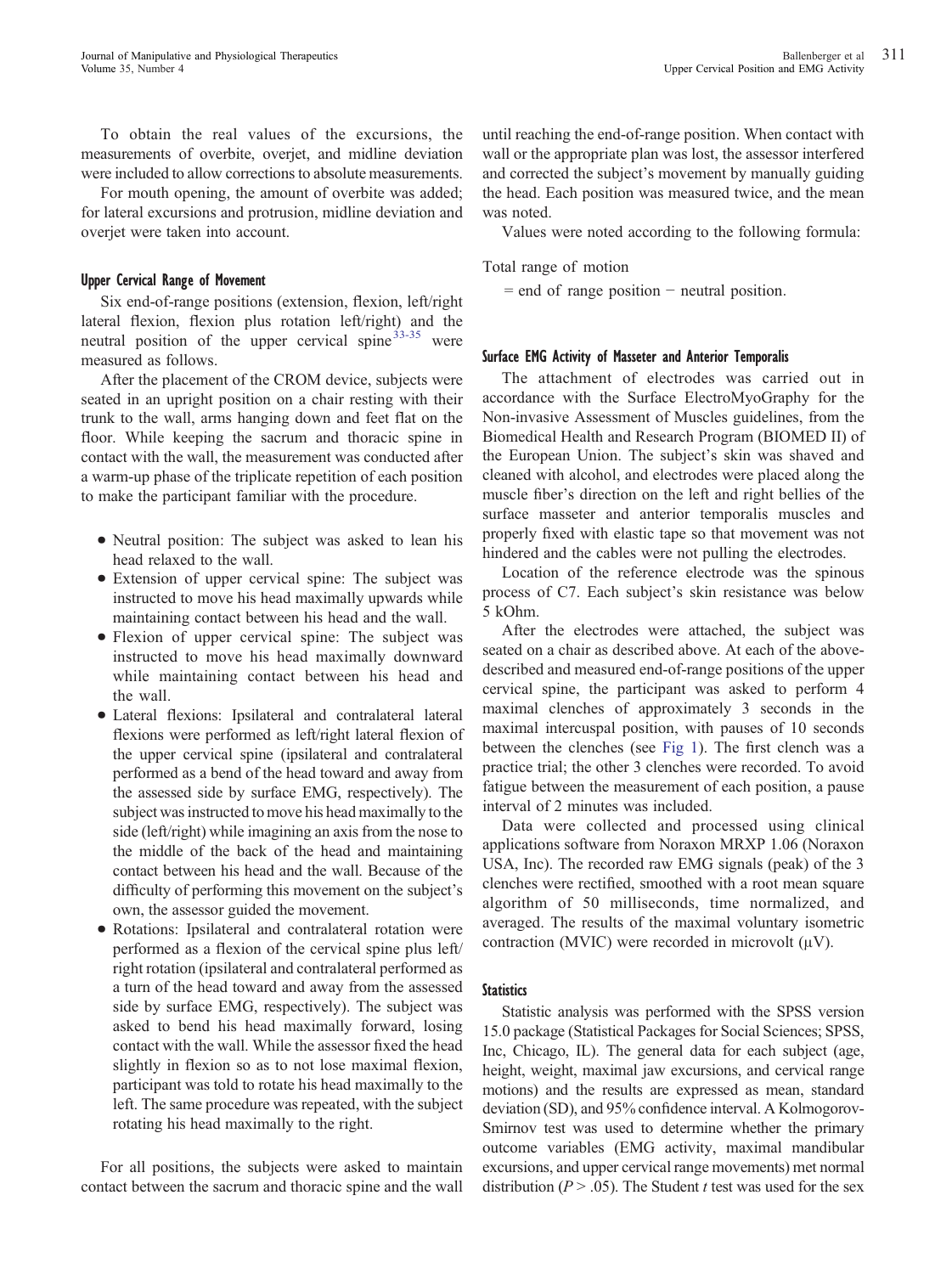<span id="page-4-0"></span>

Fig 1. Representation of the head positions performed by upper cervical movements. A, Neutral position. B, Extension position. C, Flexion position. D, Lateral flexion. E, Rotation position (as cervical flexion plus rotation).

|  |  |  |  |  |  | Table 1. Descriptive statistics of the mandibular excursions in millimeters |  |  |  |
|--|--|--|--|--|--|-----------------------------------------------------------------------------|--|--|--|
|--|--|--|--|--|--|-----------------------------------------------------------------------------|--|--|--|

|                | Max unassisted opening Max assisted opening            |                                                            | Overbite | Right lateral excursion Left lateral excursion                                             |                                                   | Protrusion                                        |
|----------------|--------------------------------------------------------|------------------------------------------------------------|----------|--------------------------------------------------------------------------------------------|---------------------------------------------------|---------------------------------------------------|
| Female<br>Male | $46.8 \pm 3.2$ (43-53)<br>$51.5 \pm 5(42-59)$<br>$01*$ | $50.4 \pm 3.7$ (47-57)<br>$54.7 \pm 5.8$ (44-64)<br>$.03*$ | .69      | $2.9 \pm 1.4$ (1-6) $9.4 \pm 2$ (6-13)<br>$2.6 \pm 1.7$ (0-5) $10.5 \pm 2.2$ (7-15)<br>.20 | $9.3 \pm 2.4$ (6-13)<br>$9.3 \pm 2 (7-14)$<br>.29 | $6.5 \pm 1.8$ (1-10)<br>$7 \pm 1.6$ (2-10)<br>.20 |

Scores are expressed as mean  $\pm$  SD; range (minimum-maximum).

\* Statistically significant according to Student t test ( $P < .05$ ).

Table 2. Descriptive statistics of the upper cervical range of movements in degrees

| Rest | Extension      | Flexion | Right lateral flexion Left lateral flexion Right rotation                                                                                                                                                                                                                                        |       |       | Left rotation                                       |
|------|----------------|---------|--------------------------------------------------------------------------------------------------------------------------------------------------------------------------------------------------------------------------------------------------------------------------------------------------|-------|-------|-----------------------------------------------------|
|      | $\overline{h}$ |         | Female $6.3 \pm 4.5$ (-2-16) $37 \pm 5.7$ (28-54) 12.3 $\pm$ 2.9 (4-16) 32.6 $\pm$ 5.4 (27-38) 31 $\pm$ 4.1 (27-37) 32.6 $\pm$ 5.4 (25-42) 32.4 $\pm$ 3.7 (20-40)<br>Male $8.5 \pm 6.9$ (-3-20) $32.7 \pm 5.9$ (19-49) $13.3 \pm 5.8$ (5-23) $27 \pm 6.4$ (22-35) $27 \pm 5.6$ (20-38)<br>$006*$ | $02*$ | $02*$ | $27 \pm 6.4$ (18-38) $28.5 \pm 4.3$ (19-35)<br>.051 |

Scores are expressed as mean  $\pm$  SD; range (minimum-maximum).

\* Statistically significant according to Student t test ( $P < .05$ ).

comparison. The analysis of EMG activity data was done by 3-way analysis of variance (ANOVA) with the following factors: position (neutral position, extension, flexion, right and left lateral flexion, and right and left rotations in maximal cervical flexion), sex (male and female), and side (right and left). For the ANOVA, the hypothesis of importance was the interaction side x position. Post hoc comparisons were conducted with the Bonferroni test.

To assess the relationship between maximal mandibular excursions, maximal upper cervical range of movement, and EMG-activity, a Pearson correlation was conducted. The analysis was conducted at 95% confidence interval, and  $P < .05$  was considered to be statistically significant.

#### **RESULTS**

#### Subject Description

All analyzed data achieved a normal distribution as confirmed by the Kolmogorov-Smirnov test ( $P > .05$ ). The mean age for the group of 25 subjects was 31 years (range, 18-48 years; SD, 8.51years), the mean height was 174 cm

(range, 156-191 cm; SD, 10.07 cm), and the mean weight was 71 kg (range, 50-95 kg; SD, 12.00 kg).

Student  $t$  test revealed significant differences between male and female subjects in assisted and unassisted maximal mouth opening as well as right and left lateral flexions and right rotation ( $P < .05$ ). Values for mandibular excursions are shown in Table 1. Data for the upper cervical range of movements are presented in Table 2.

#### Surface EMG Activity

The mean EMG values for the right and left masseter and anterior temporalis muscles are presented in [Table 3](#page-5-0).

The range of cervical movements was not correlated with the level of EMG activity in any of the described positions ( $P > .05$ , Pearson correlation ranged from 0.27 to 0.04), indicating that subjects with more cervical mobility did not have a significantly altered EMG activity.

Sex did not have any impact on the results. Men and women did not show significant differences in the EMG activity of the masseter ( $F = 0.202$ ;  $P = .658$ ) or anterior temporalis muscles ( $F = 0.785$ ;  $P = .385$ ) in any of the head positions.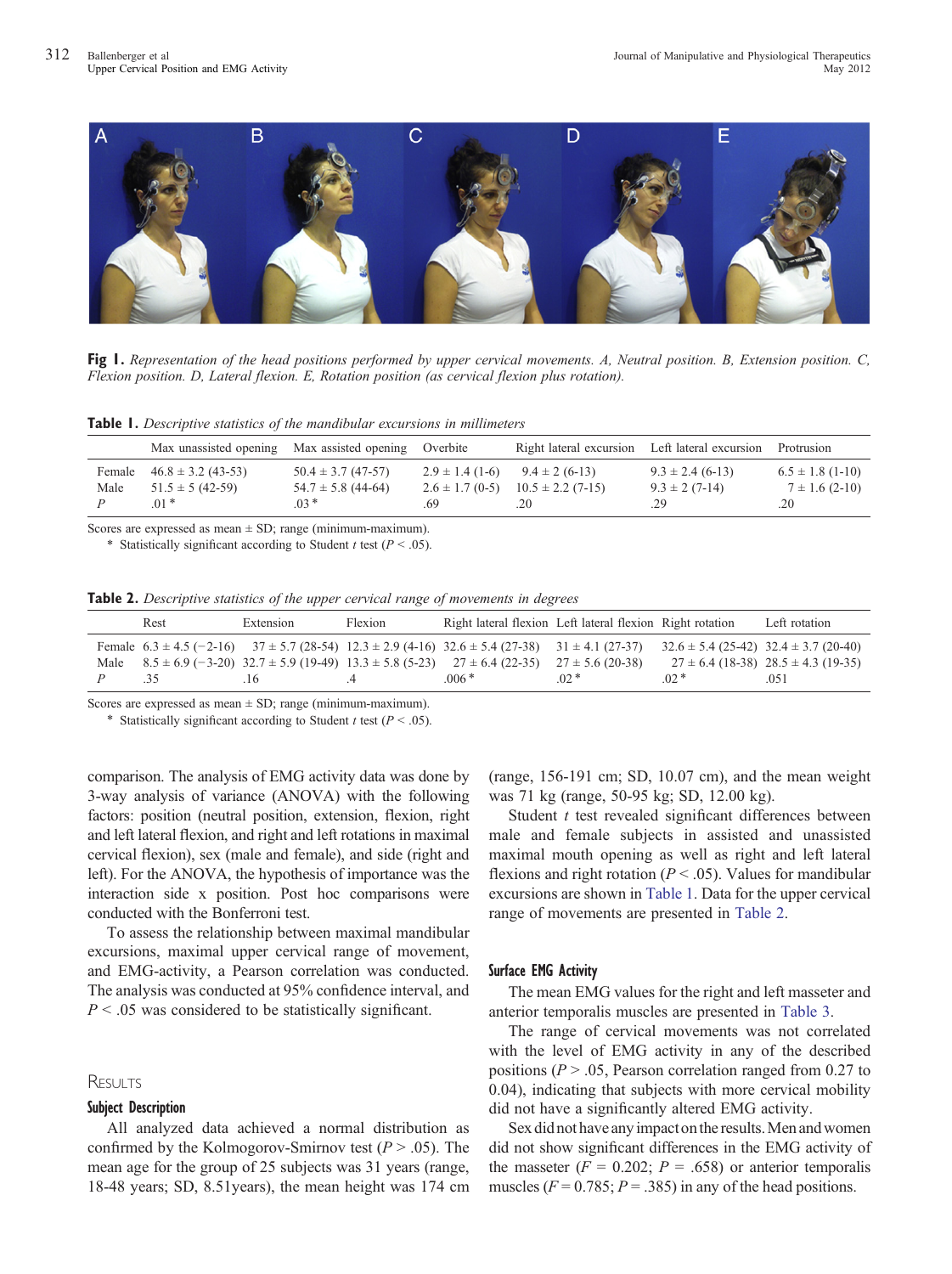<span id="page-5-0"></span>Table 3. Absolute mean EMG values of the surface of right and left masseter and anterior temporalis muscles in microvolts

|                                          | Neutral        | Extension                                                              | Flexion         | Right lateral flexion Left lateral flexion Right rotation Left rotation |                  |                  |                  |
|------------------------------------------|----------------|------------------------------------------------------------------------|-----------------|-------------------------------------------------------------------------|------------------|------------------|------------------|
| Left masseter                            |                | $180.2 \pm 100.9$ $181.7 \pm 101.6$ $129.9 \pm 74.3$ $176.7 \pm 101.3$ |                 |                                                                         | $124.1 \pm 60.9$ | $120.3 \pm 62.9$ | $150.8 \pm 77.1$ |
| Right masseter                           |                | $179.4 \pm 101.2$ $190.5 \pm 101.5$ $126.2 \pm 62.7$ $131.9 \pm 61$    |                 |                                                                         | $165.4 \pm 73.4$ | $137.2 \pm 59$   | $116.3 \pm 56.3$ |
| Left anterior temporalis                 | $106.2 \pm 51$ | $98.9 \pm 43.8$                                                        |                 | $94.4 \pm 42.3$ $100.3 \pm 42.5$                                        | $96.2 \pm 46.2$  | $95.4 \pm 49.5$  | $98.7 \pm 44.2$  |
| Right anterior temporalis $107.1 \pm 54$ |                | $97.9 \pm 46.9$                                                        | $99.7 \pm 49.7$ | $99.8 \pm 50.7$                                                         | $98.8 \pm 44.1$  | $103.8 \pm 50$   | $98.2 \pm 53.2$  |

Scores are expressed as mean ± SD.



**Fig 2.** Means of EMG activity of MVC in the different upper cervical positions of the masticatory muscles. Error bar represents 95%<br>confidence interval. A, Right masseter and right anterior temporalis muscles. B, Left mas represents the results of Bonferroni test of neutral head position compared with the other head positions ( $P < .05$ ).

The 3-way ANOVA determined that there were significant differences regarding factor position for the masseter muscle  $(F = 13.724; P < .001)$  but not for the anterior temporalis muscle  $(F = 1.517; P = .177)$ .

The values for the EMG activity of the right and left surface masseter muscles as well as right and left anterior temporalis muscles did not vary significantly because side factor did not produce significant differences for either muscle (masseter  $[F = 0.068; P = .796]$ , anterior temporalis  $[F = 0.145; P = .707]$ . However, there were significant differences in the interaction side x position ( $F = 12.726$ ;  $P < .001$ ); a different EMG activity was observed on the right and left masseter depending on the head position. This was not the case for anterior temporalis muscle, where side x position interaction did not show significant differences  $(F = 1.150; P = .337)$ , and the EMG activity of anterior temporalis muscle was not changed significantly by the head position.

The post hoc analysis for masseter muscle (right and left together) with regard to the position factor showed that there was a difference between neutral head position and flexion ( $P = .001$ ), neutral and left lateral flexion ( $P = .030$ ), and neutral and right lateral flexion ( $P = .027$ ). Similarly, differences were found when flexion and extension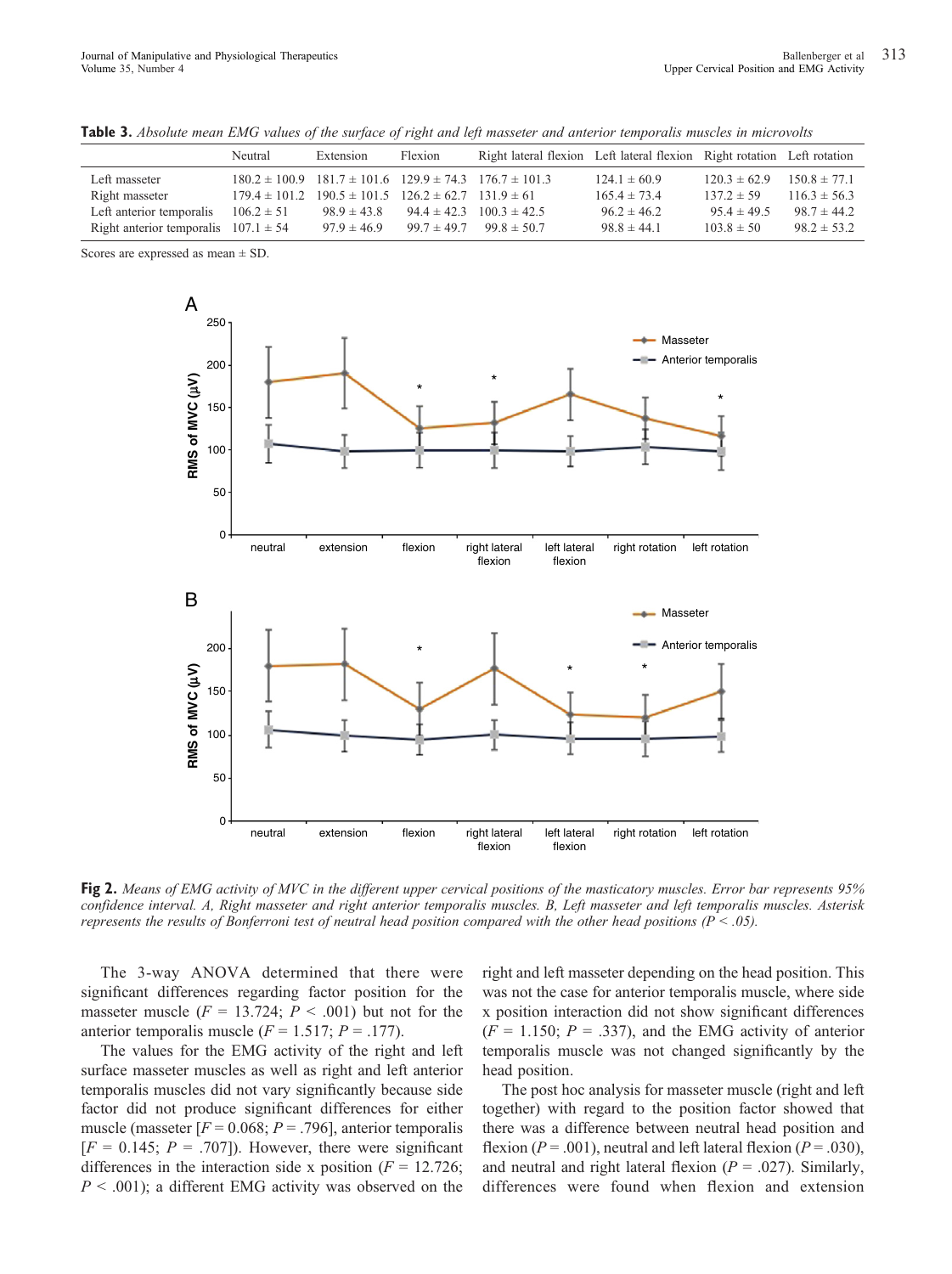

Fig 3. Means of EMG activity of MVC masseter muscle. Bonferroni test comparisons of flexion and extension head positions, right lateral flexion and left lateral flexion positions, and right and left rotation positions. Error bar represents standard deviation. A, Right masseter muscle; B, Left masseter muscle.

positions were compared ( $P < .001$ ), but not between left and right lateral flexions ( $P > .05$ ) or between left and right rotations ( $P > .05$ ).

However, the post hoc analysis of the right masseter data for side x position factors revealed significant changes in the EMG activity when neutral position was compared with right lateral flexion (ipsilateral lateral flexion) ( $P = .027$ ) compared with left rotation (contralateral rotation) ( $P = .001$ ) and compared with flexion position ( $P = .004$ ), represented in [Figure 2](#page-5-0)A. In addition, when right lateral flexion was compared with left lateral flexion (contralateral and ipsilateral lateral flexions), as well as for the comparative of the rotations (ipsilateral and contralateral rotations), significant changes were obtained, as shown in Figure 3A.

Concerning the left masseter muscle, the post hoc comparisons for side x position demonstrated significant changes in EMG activity between neutral head position and left lateral flexion (ipsilateral lateral flexion)  $(P = .001)$ , between neutral and right rotation ( $P = .004$ ) (contralateral rotation), and between neutral and flexion position  $(P = .001)$ , although significant changes were not observed for the other positions compared with neutral head position  $(P > .05)$ , underlined in [Figure 2B](#page-5-0). In addition, changes were observed in the comparisons between lateral flexions and between rotations, as shown in Figure 3B. This was consistent with our analysis for the right masseter, indicating that we found changes in ipsilateral flexion and contralateral rotation of the masseter muscle.

## **DISCUSSION**

This investigation demonstrated that different head postures provoke changes in the EMG of the masseter muscle during maximal clench; however, the EMG activity of anterior temporalis muscle seems to be less affected by different postures of the cervical spine. Our results demonstrate that there is a significant decrease in the EMG activity of the masseter muscle during flexion, ipsilateral lateral flexion, and contralateral rotation positions and an increased tendency in extension, contralateral rotation, and ipsilateral rotation, although this increase was not significant.

These findings are consistent with those of other authors[.](#page-9-0)  $8,36,37$  Forsberg et a[l](#page-9-0)<sup>[8](#page-9-0)</sup> was unable to provide clear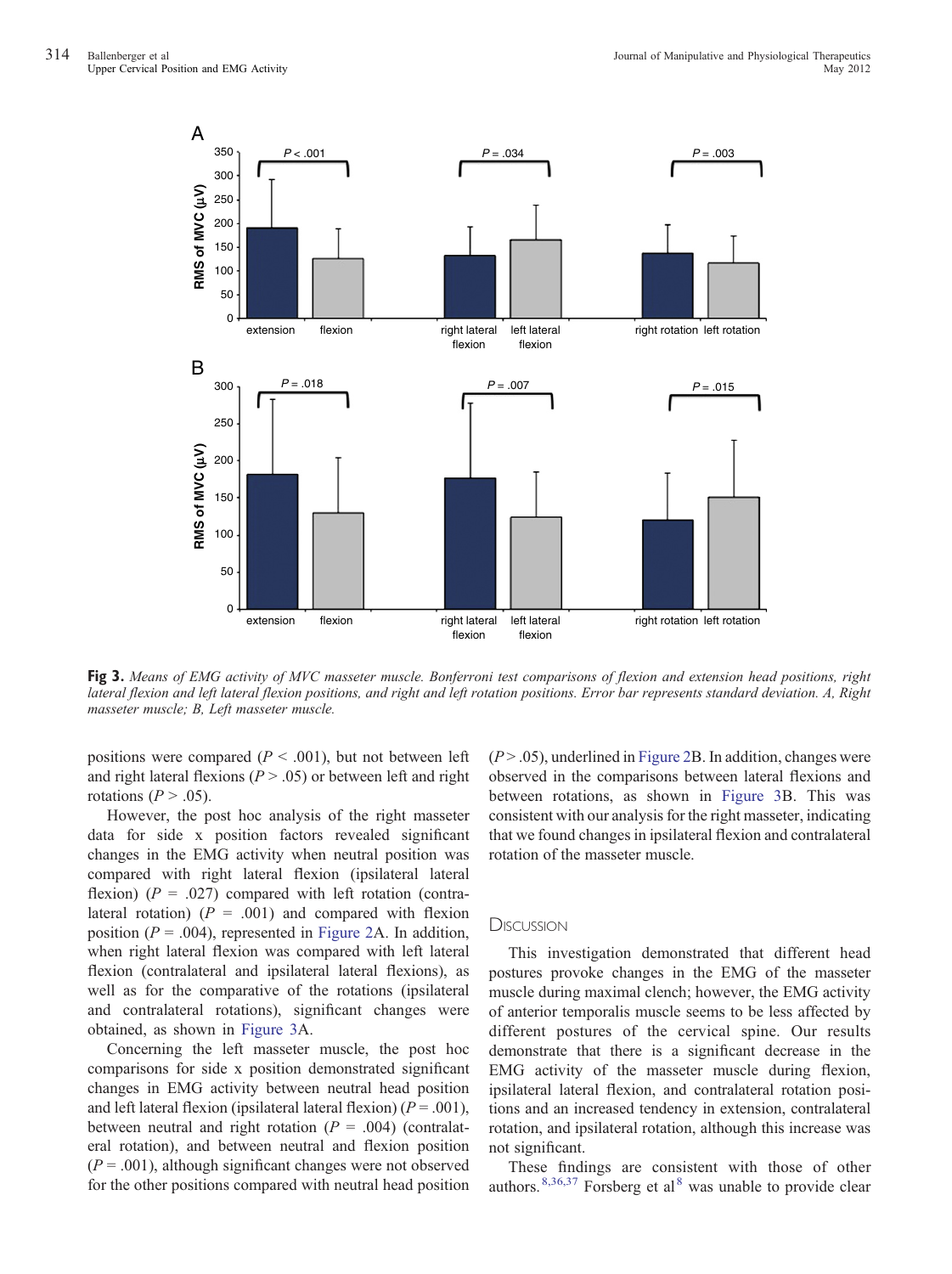evidence that the activity in the anterior temporalis muscle was significantly related to extension or flexion of the head but did provide evidence of reduced activity in the masseter muscle related to flexion and increased activity related to extension position. In our research, the tendency of the EMG activity of the masseter muscle in the extension position was to increase, although this change was not statistically significant. In addition, the study by Winnberg and Pancher[z](#page-10-0) $36$  revealed that the maximal integrated EMG activity was reduced for the masseter muscle when the head was flexed forward.

The absolute EMG values in the neutral head position lie in the range of results found by other studies[.](#page-10-0)  $38-40$  However, some studies have reported increased temporal activity, whereas others have reported more masseter activity[.](#page-10-0)<sup>[39-41](#page-10-0)</sup> Some studies have found no differences in these values for men and women, whereas others present higher values for men[.](#page-10-0)[39,42,43](#page-10-0) This may be due to different methodology and disparities in the samples and measurements; for example, Ferrario et a[l](#page-10-0)<sup>[38](#page-10-0)</sup> used cotton rolls for maximal clenching, whereas Ri[l](#page-10-0)o et al<sup>[39](#page-10-0)</sup> did not. In this research, no differences were found when comparing sex.

There are several mechanisms that may explain the change in the EMG activity of the masticatory muscles as a resu[l](#page-9-0)t of changes in head position. Visscher et al<sup>[5](#page-9-0)</sup> measured the intraarticular distance in TMJ and concluded that there is a close association with head posture (extension, flexion, and lateral flexion). Changing the biomechanical situation in the TMJ may provide a poorer lever arm for the masseter muscle, which results in an insufficiency of its muscle activity. The change of the mandible position might be caused by different stretches in the facial [s](#page-10-0)oft tissues<sup>[44](#page-10-0)</sup> and muscles<sup>[45](#page-10-0)</sup> due to altered postures of the head with the consequences that the length of the muscle fibers is changed. In the literature, it has been widely demonstrated that a change of muscle length results in a change of the muscle EMG activity[.](#page-10-0)<sup>[46-50](#page-10-0)</sup> Studies that have investigated the relationship between muscle length and myoelectric activity yielded disparate results; some researchers reported a decrease or increase in EMG activity as the muscle length increased[,](#page-10-0)  $46-48$  whereas others have reported no change in EMG activity at different muscle lengths[.](#page-10-0)  $49,50$  A recent pub[l](#page-10-0)ication by Ohmure et al  $51$ reported that an experimental forward head posture resulted in increased EMG activity of the masseter muscle, but no changes appeared in temporalis muscle. This author additionally described a significant posterior condylar position after the experimental forward head posture was compared with the natural head posture.

Magnetic resonance imaging recording has shown that upper cervical flexion leads to elongation of the medulla oblongata[.](#page-9-0) $11$  Therefore, it is plausible that the elevator muscles of the jaw react with altered activity during change in the position of upper cervical spine. Alternatively, the direct influence of this movement upon the structure could

produce an effect on the mandibular nerve through the trigeminal complex.

Because the mandibular nerve is more adapted and therefore more movable than the other trigeminal branches, it may have more entrapment possibilities and may therefore be more sensitive to neurodynamic techniques because of alteration of the head position[.](#page-9-0)<sup>[18](#page-9-0)</sup> This may explain why the masseter muscle is more affected than the anterior temporalis muscle and why the masseter of one side is more affected than the other side when performing the same movement (the trigeminal nerve would adopt a different position at each side).

Effects of the tonic neck reflex on the jaw muscles were studied in rats with both ear labyrinths destroyed immedi-ately after decerebration[.](#page-10-0)<sup>[52](#page-10-0)</sup> Electric activities of the jaw muscles increased or decreased in response to rotation, tilting, flexion, and extension of the head. The EMG responses to head position were abolished after the first 3 cervical nerves were cut. It may be concluded that the tonic neck reflex has an influence on the jaw muscles.

An altered head position leads to a changed occlusion, to a different position of the mandible, and therefore, to a different biomechanical situation in the joint[.](#page-10-0)<sup>[53](#page-10-0)</sup> Depending on head position, the mandible changes its pathway during mouth opening and closing. As the head bends forward, the closing path approaches the maximum intercuspal position from the anterior region, and when the head is bent backward, the closing path approaches the maximum intercuspal position from the posterior region[.](#page-9-0) [4](#page-9-0) According to the intercuspal contact, the EMG activity of temporalis and masseter muscles changes significantly, as was shown in a study by Jimenez[.](#page-10-0)<sup>[54](#page-10-0)</sup> Clenching in retruded contact position elicits lower masseter muscle activity and higher anterior temporalis and posterior temporalis muscle activity during full clenching. Other authors have obtained controversia[l](#page-10-0) results as described above. Ferrario et al<sup>[55](#page-10-0)</sup> concluded that the occlusion type does not influence the contractile activities of masseter, temporalis, and sternocleidomastoid muscles during MVIC.

# Clinical Implications

A prolonged altered head posture due to a cervical dysfunction leads to asymmetric EMG activity in the jaw muscles[.](#page-9-0)<sup>[8](#page-9-0)</sup> Symmetry of the EMG activity of the masticatory system may be a contributing factor for the appropriate development of craniofacial morphogenesis, which likewise permits physiologic functions such as mastication, deglutition, respiration, and speech. Because of the results obtained in this research concerning the influence that different head postures had on the EMG of the masseter muscle, we suggest that some patients with craniomandibular pathology may adopt an altered head-neck posture to take advantage of an improved biomechanical situation, which results in increased EMG activity and could lead to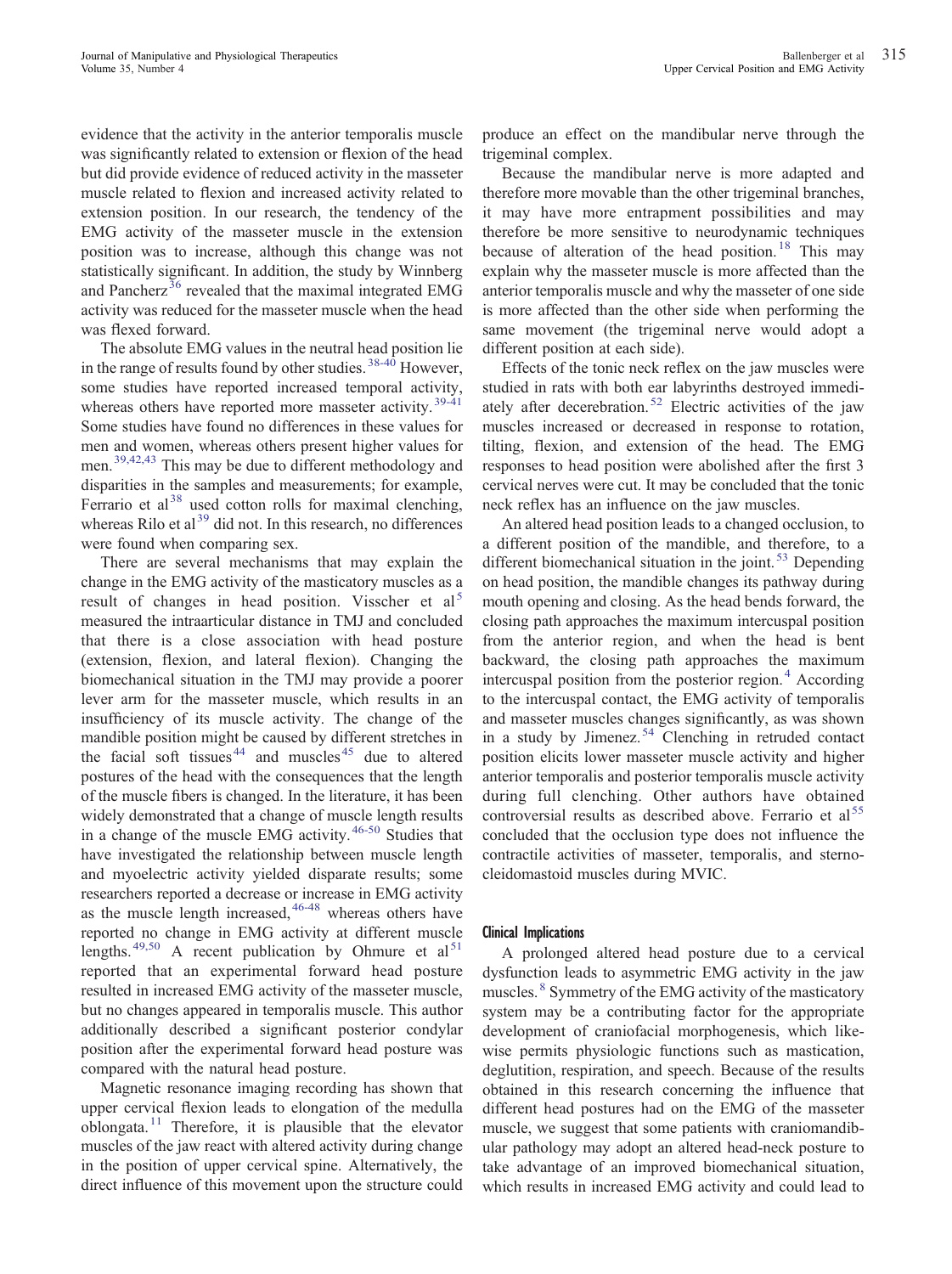improved bite force. To reach a more symmetrical EMG distribution in the masticatory muscles, patients with craniomandibular dysfunction and consequently an asymmetric EMG activity may adopt a tilted and rotated head posture. Therefore, because of the modified neck position that these patients may adopt, craniomandibular dysfunction could be a contributing factor for the development of cervical dysfunction.

An investigation by Koyano et a[l](#page-10-0)<sup>[56](#page-10-0)</sup> demonstrated that patients with chronic jaw muscle pain have reduced EMG activity after exercising; there was a significant decrease in activity in the masseter muscle, but not in the temporalis muscle. The comparison with healthy subjects determined that the rate of change was increased in chronic pain patients because of the combination of exercise and chronic inflammation.

Coactivation of craniocervical muscles (sternocleidomastoid, upper trapezius, frontalis, masseter, and temporalis) has been observed, but also a relationship between pain intensity and EMG activity of some of those muscles[.](#page-10-0)<sup>[57,58](#page-10-0)</sup> Outcomes reflect that a treatment intervention (occlussal splint) can reduce EMG activity in healthy subjects and in patients with myofascial TMD[.](#page-10-0)<sup>[57](#page-10-0)</sup>

In other research, the EMG recordings showed decreased EMG activity in patients with myofascial TMD compared with patients with TMD with a disc interference disorder and compared with healthy subjects[.](#page-10-0) [58](#page-10-0) Therefore, the behavior of a sample with healthy subjects can be very different from that of a sample with patients; EMG activity outcomes can have a similar behavior or can be very different between groups. This is why we suggest that it is important to investigate the effect of an intervention in asymptomatic subjects to be able to discriminate what may be physiologic and on the other hand investigate on patients. This research has been performed on healthy subjects, but adding a new aspect that is EMG activity at end-of-range movements such as lateral flexion and rotations, which results demonstrate that lateral flexion and rotation have an influence on EMG activity. This gives us more support for the craniocervical and craniomandibular relationship.

Regarding the treatment for patients with TMD, there is evidence that determines that manual therapy and exercise of the upper cervical spine may increase cervical and masticatory pressure pain thresholds, reduce pain intensity, and improve maximal assisted and unassisted mouth opening in patients with myofascial TMD[.](#page-9-0) <sup>[17](#page-9-0)</sup> In addition, it has been proven recently that stretching exercises of neck and jaw muscles may reduce pain intensity and decrease EMG activity of jaw and neck muscles of patients with myofascial TMD[.](#page-10-0)<sup>[59](#page-10-0)</sup> Posture training is an important part of the treatment of patients with myofascial TMD. It has been investigated that posture correction combined with selfmanagement instructions or as a part of a cognitive behavioral intervention and in both cases resulted in a positive effect of alleviating of TMD symptoms[.](#page-10-0)  $60,61$ 

It has been demonstrated that the correction of the forward head posture may improve the TMD symptoms. Regarding our results, we theorize that the correction of a maintained altered posture of the head such a possible slightly tilted or rotated head posture might have an influence on the EMG activity and on the TMD symptoms. In addition, it would be helpful for the election of the manual therapy or neurodynamic technique and the exercise prescription for the treatment of patients with TMD. All this points need to be confirmed by future research.

Because of the influence that masticatory muscles, TMJ, dental occlusion, and alterations of the head posture can have on each other, an examination of the function of the stomatognathic system in patients with head posture alterations and cervical dysfunctions should be included in orthopedic craniomandibular evaluation. In addition, the cervical area should be included in the history and physical examination of patients with TMD when assessed by dentists and maxilofacial surgeons. In conclusion, the craniocervical system should be taken to account in patients with craniomandibular dysfunction.

## Limitations and Future Studies

This research was performed on healthy subjects. Electromyography activity outcomes may have a different behavior in healthy subjects than in patients as seen in previous research[.](#page-10-0)<sup>[58](#page-10-0)</sup> We recommend that further research be carried out in patients with craniomandibular dysfunction and/or malocclusions.

To assess whether there is a linear correlation between EMG activity and cervical movements, a stepwise modification of the position of the cervical spine should be conducted. In this study, the head posture was tested at the end-of-range position rather than gradually.

Additional research may be focused on the primer tooth contact to assess whether primer tooth contact is related to augmented EMG activity of the corresponding muscle and side. The relationship between EMG activity and bite force according to altered head positions could reveal interesting associations, as well as the EMG activity dependent on altered occlusion due to different head positions should be considered.

# **CONCLUSION**

The results of this study showed a relationship between head posture and EMG activity of the masseter muscle when performing an MVIC. During upper cervical flexion, ipsilateral lateral flexion, and contralateral rotation, the significantly reduced EMG activity of the masseter was registered, and this is in contrast to the tendency for increased activity in the other positions (extension, contralateral lateral flexion, and ipsilateral rotation), although this increase was not significant. Therefore, we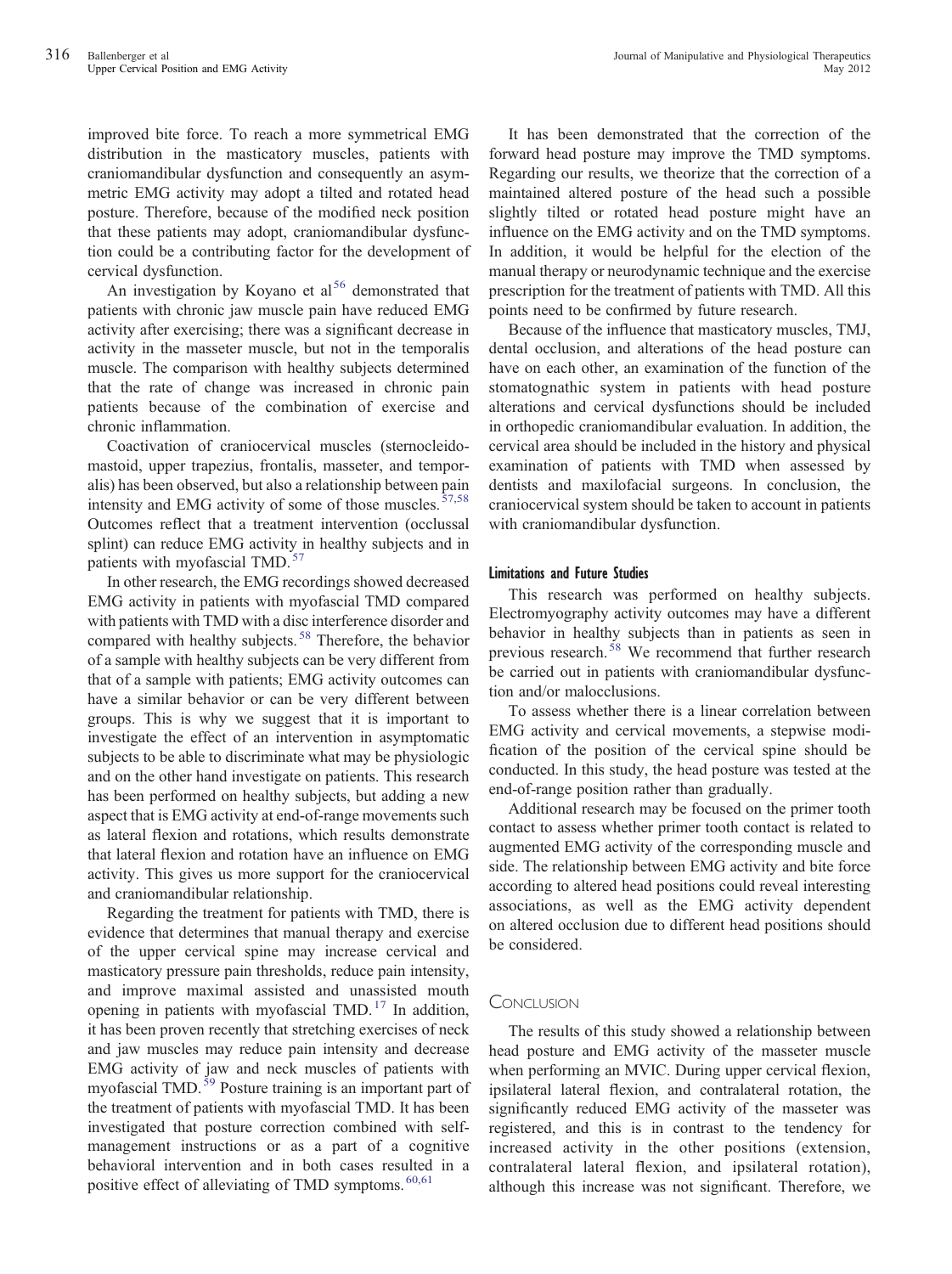<span id="page-9-0"></span>determined that an interaction between craniocervical and craniomandibular systems is supported by these results.

# Practical Applications

- This study showed that different cervical positions produce EMG activity changes of the masseter muscle.
- We observed that cervical different positions do not have influence on the anterior temporalis EMG activity.
- Head positions where masseter EMG significant changes appeared were: flexion, ipsilateral flexion and contralateral rotation.

# FUNDING SOURCES AND POTENTIAL CONFLICTS OF INTEREST

No funding sources or conflicts of interest were reported for this study.

# **REFERENCES**

- 1. von Piekartz H. Physical examination of dysfunctions in the craniomandibular region. In: Craniofacial Pain: Neuromusculoskeletal Assessment, Treatment and Management. Edinburgh: Butterworth-Heinemann; 2007. p. 159-214.
- 2. Stiesch-Scholz M, Fink M, Tschernitschek H. Comorbidity of internal derangement of the temporomandibular joint and silent dysfunction of the cervical spine. J Oral Rehabil 2003; 30:386-91.
- 3. De Laat A, Meuleman H, Stevens A, Verbeke G. Correlation between cervical spine and temporomandibular disorders. Clin Oral Investig 1998;2:54-7.
- 4. Yamada R, Ogawa T, Koyano K. The effect of head posture on direction and stability of mandibular closing movement. J Oral Rehabil 1999;26:511-20.
- 5. Visscher CM, Huddleston Slater JJ, Lobbezoo F, Naeije M. Kinematics of the human mandible for different head postures. J Oral Rehabil 2000;27:299-305.
- 6. Haggman-Henrikson B, Zafar H, Eriksson PO. Disturbed jaw behavior in whiplash-associated disorders during rhythmic jaw movements. J Dent Res 2002;81:747-51.
- 7. Rocabado M. Biomechanical relationship of the cranial, cervical, and hyoid regions. J Craniomandibular Pract 1983; 1:61-6.
- 8. Forsberg CM, Hellsing E, Linder-Aronson S, Sheikholeslam A. EMG activity in neck and masticatory muscles in relation to extension and flexion of the head. Eur J Orthod 1985;7: 177-84.
- 9. Bogduk N, Aprill C. On the nature of neck pain, discography and cervical zygapophysial joint blocks. Pain 1993;54:213-7.
- 10. Hu JW, Yu XM, Vernon H, Sessle BJ. Excitatory effects on neck and jaw muscle activity of inflammatory irritant applied to cervical paraspinal tissues. Pain 1993;55:243-50.
- 11. Doursounian L, Alfonso JM, Iba-Zizen MT, Roger B, Cabanis EA, Meininger V, et al. Dynamics of the junction between the medulla and the cervical spinal cord: an in vivo study in the

sagittal plane by magnetic resonance imaging. Surg Radiol Anat 1989;11:313-22.

- 12. La Touche R, Paris-Alemany A, von Piekartz H, Mannheimer JS, Fernandez-Carnero J, Rocabado M. The influence of cranio-cervical posture on maximal mouth opening and pressure pain threshold in patients with myofascial temporomandibular pain disorders. Clin J Pain 2011;27:48-55.
- 13. Liu Y, Broman J, Zhang M, Edvinsson L. Brainstem and thalamic projections from a craniovascular sensory nervous centre in the rostral cervical spinal dorsal horn of rats. Cephalalgia 2009;29:935-48.
- 14. Le Doare K, Akerman S, Holland PR, Lasalandra MP, Bergerot A, Classey JD, et al. Occipital afferent activation of second order neurons in the trigeminocervical complex in rat. Neurosci Lett 2006;403:73-7.
- 15. Mellick GA, Mellick LB. Regional head and face pain relief following lower cervical intramuscular anesthetic injection. Headache 2003;43:1109-11.
- 16. Hall T, Briffa K, Hopper D, Robinson K. Reliability of manual examination and frequency of symptomatic cervical motion segment dysfunction in cervicogenic headache. Man Ther 2010;15:542-6.
- 17. La Touche R, Fernandez-de-las-Penas C, Fernandez-Carnero J, Escalante K, Angulo-Diaz-Parreno S, Paris-Alemany A, et al. The effects of manual therapy and exercise directed at the cervical spine on pain and pressure pain sensitivity in patients with myofascial temporomandibular disorders. J Oral Rehabil 2009;36:644-52.
- 18. von Piekartz H. Vorschlag für neurodynamischen Test des N. mandibularis - Reliabilität und Referenzwerte. Manuelle Ther 2001:5.
- 19. Kogawa EM, Calderon PS, Lauris JR, Araujo CR, Conti PC. Evaluation of maximal bite force in temporomandibular disorders patients. J Oral Rehabil 2006;33:559-65.
- 20. Ferrario VF, Sforza C, Zanotti G, Tartaglia GM. Maximal bite forces in healthy young adults as predicted by surface electromyography. J Dent 2004;32:451-7.
- 21. von Piekartz H, Ludtke K. Effect of treatment of temporomandibular disorders (TMD) in patients with cervicogenic headache: a single-blind, randomized controlled study. Cranio 2011;29:43-56.
- 22. Michelotti A, Manzo P, Farella M, Martina R. Occlusion and posture: is there evidence of correlation? Minerva Stomatol 1999;48:525-34.
- 23. Dworkin SF, LeResche L. Research diagnostic criteria for temporomandibular disorders: review, criteria, examinations and specifications, critique. J Craniomandib Disord 1992;6: 301-55.
- 24. Youdas JW, Garrett TR, Suman VJ, Bogard CL, Hallman HO, Carey JR. Normal range of motion of the cervical spine: an initial goniometric study. Phys Ther 1992;72:770-80.
- 25. Capuano-Pucci D, Rheault W, Aukai J, Bracke M, Day R, Pastrick M. Intratester and intertester reliability of the cervical range of motion device. Arch Phys Med Rehabil 1991;72: 338-40.
- 26. Tousignant M, de Bellefeuille L, O'Donoughue S, Grahovac S. Criterion validity of the cervical range of motion (CROM) goniometer for cervical flexion and extension. Spine (Phila Pa 1976) 2000;25:324-30.
- 27. Ordway NR, Seymour R, Donelson RG, Hojnowski L, Lee E, Edwards WT. Cervical sagittal range-of-motion analysis using three methods. Cervical range-of-motion device, 3space, and radiography. Spine (Phila Pa 1976) 1997;22:501-8.
- 28. Frame JW, Rothwell PS, Duxbury AJ. The standardization of electromyography of the masseter muscle in man. Arch Oral Biol 1973;18:1419-23.